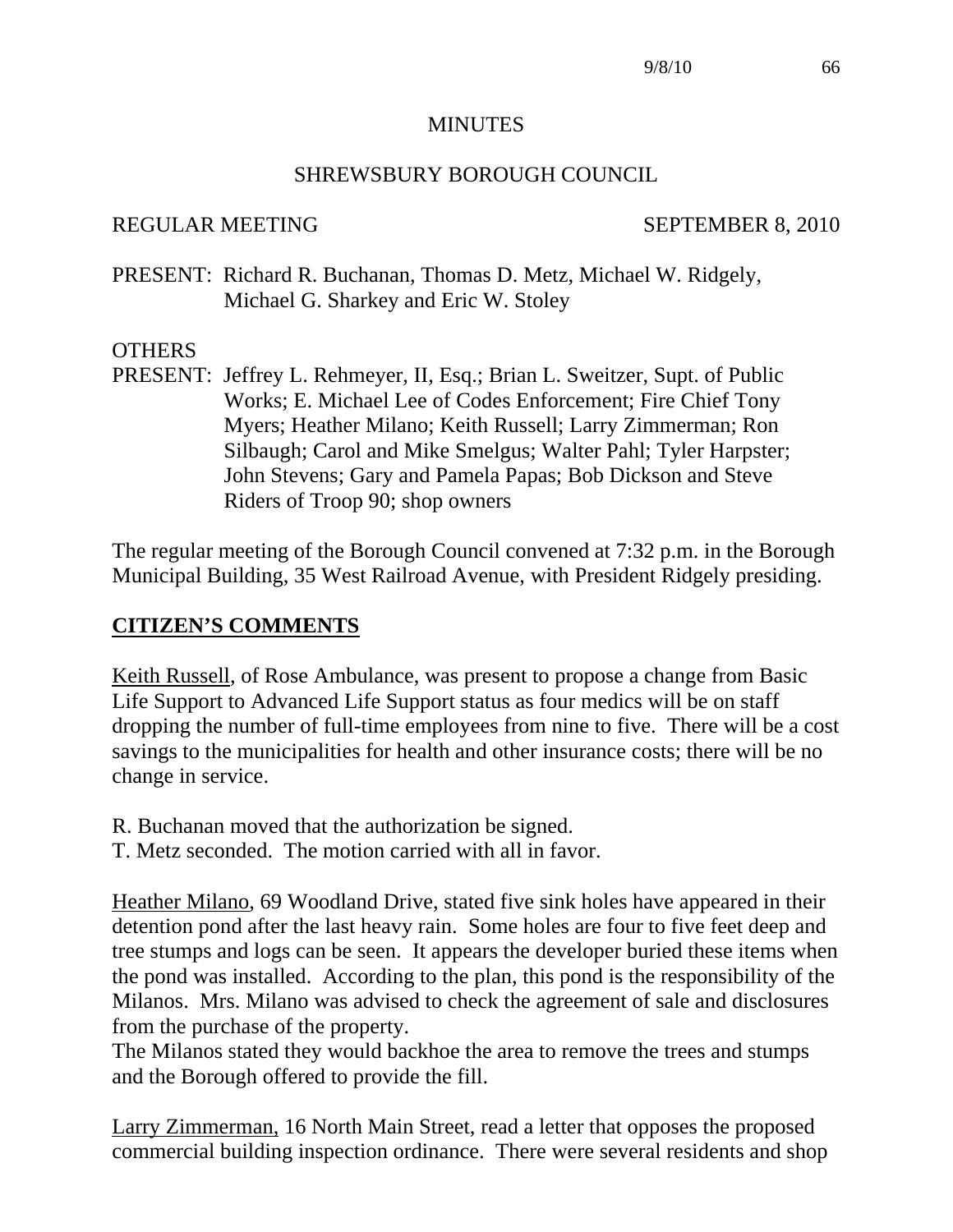owners present regarding the proposed ordinance. They were told the ordinance is still in draft form with many unanswered questions. The Planning Commission reviewed the draft ordinance and had numerous questions. After a lengthy discussion, Council asked for volunteers to work with the Committee on putting some guidelines together to ensure public safety. Those volunteers are Carol Smelgus, John Stevens, Larry Zimmerman, Gary Papas and Ron Silbaugh.

Linda Sturgill had sent a letter about speeding on Covington Drive and a copy was forwarded to the police department. The speed trailer was parked on Covington Drive last week and a resident saw a vehicle clocked going 50 mph. There have been three accidents in front of their son's house. The Sturgills were encouraged to write to the House Transportation Committee asking for radar use by local police departments. Speed bumps interfere with snow plowing and have to meet certain criteria and three-way stops can't be used for speed control. One-way directions were previously discussed. A traffic light at Main Street and Tolna Road would be very costly for the upgrades required. Rumble strips were discussed and Brian was asked to see how they would impact the life of the wearing course. Other residents would probably request the rumble strips on their roads as well and a precedent could be set.

### Gary and Pamela Papas Planting Agreement

E. Stoley moved to approve the signing of the agreement allowing the planting of arborvitae trees on the northern boundary of the Borough's property at 44 South Main Street.

# **APPROVAL OF MINUTES**

The minutes of the August 11 meeting were approved by unanimous consent.

# **APPROVAL OF EXPENDITURES AND REPORT OF ACCOUNTS**

The expenditures and report of accounts for July will be approved next month.

# **BILL LIST**

The bill list for August was presented: General account; check numbers 10202 thru 10250; Water account: check numbers 4405 thru 4424; Sewer account: check numbers 4222 thru 4233; Highway Aid: none.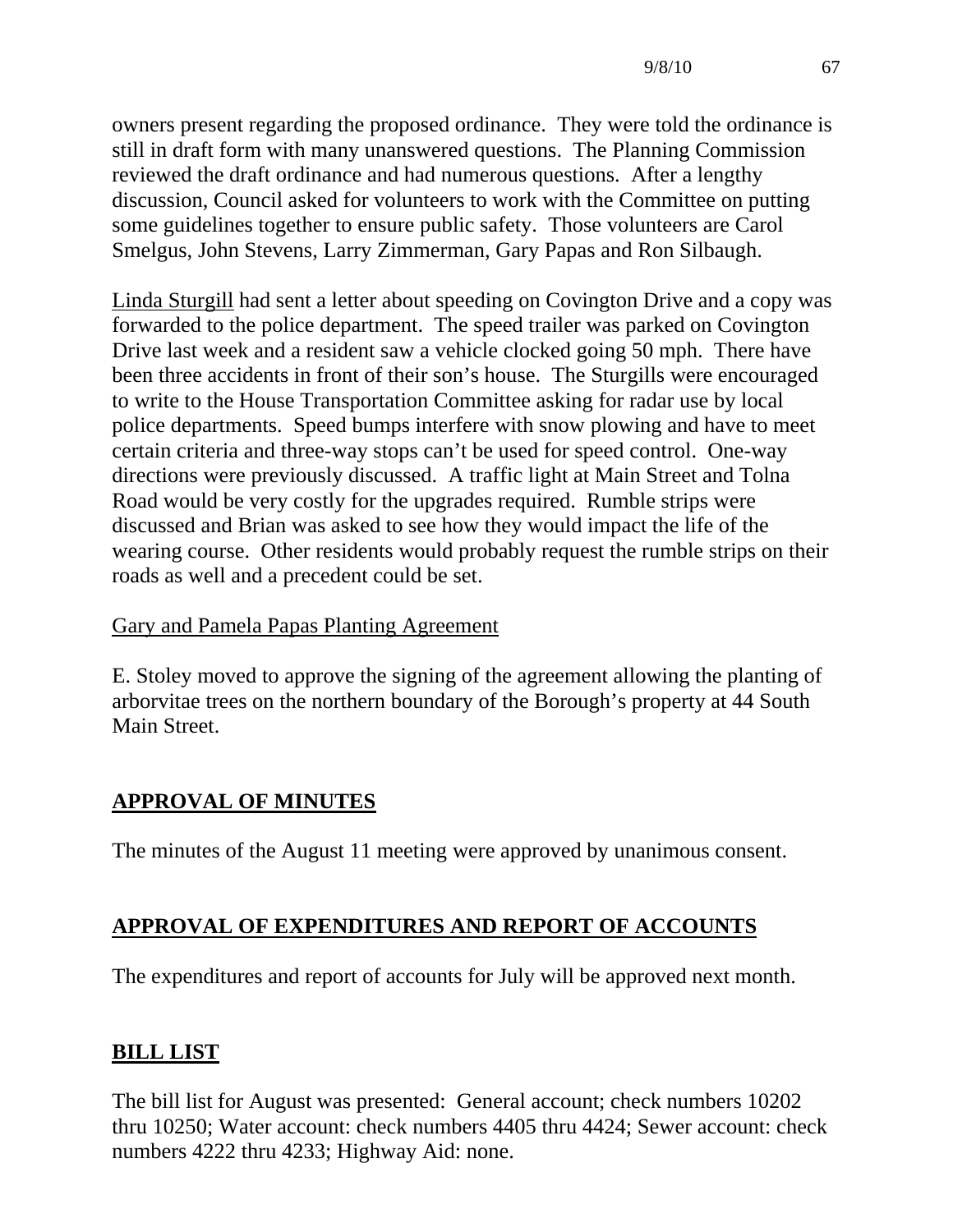- E. Stoley moved to approve the August bill list.
- T. Metz seconded. The motion carried with all in favor.

# **PAYROLL REGISTER**

- E. Stoley moved to approve the August 9 and 23 payroll registers.
- R. Buchanan seconded. The motion carried with all in favor.

# **SUBDIVISION AND LAND DEVELOPMENT BUSINESS**

# **Southern Regional Police Report** – Richard R. Buchanan

# Citizen Representative

R. Buchanan moved to appoint Anthony Myers to fill the vacancy left by John LaMartina that was announced last month.

E. Stoley seconded. The motion carried with all in favor.

Buck reported a recent time analysis showed Shrewsbury Borough at 343 hours and New Freedom Borough at 420 hours. With not replacing an officer and not purchasing a new car for the second year the budget may not increase a lot, but the Borough's will because our overall time is up by 3.4%. The Commission voted to not fill the chief's position until early next year.

# **Codes Enforcement** – E. Michael Lee

Mike is investigating several complaints in the Onion Boulevard area. The owner of the vacant lot at 95 East Forrest Avenue is in the process of obtaining quotes to clear the piles of dirt and trees. The deadline for completion will be September 30.

# **Water & Sewer** – Richard R. Buchanan

# Deer Creek Sewer Line Repair

The main sewer line between East Forrest Avenue and Westview Drive was exposed due to erosion. An emergency repair permit was issued from DEP and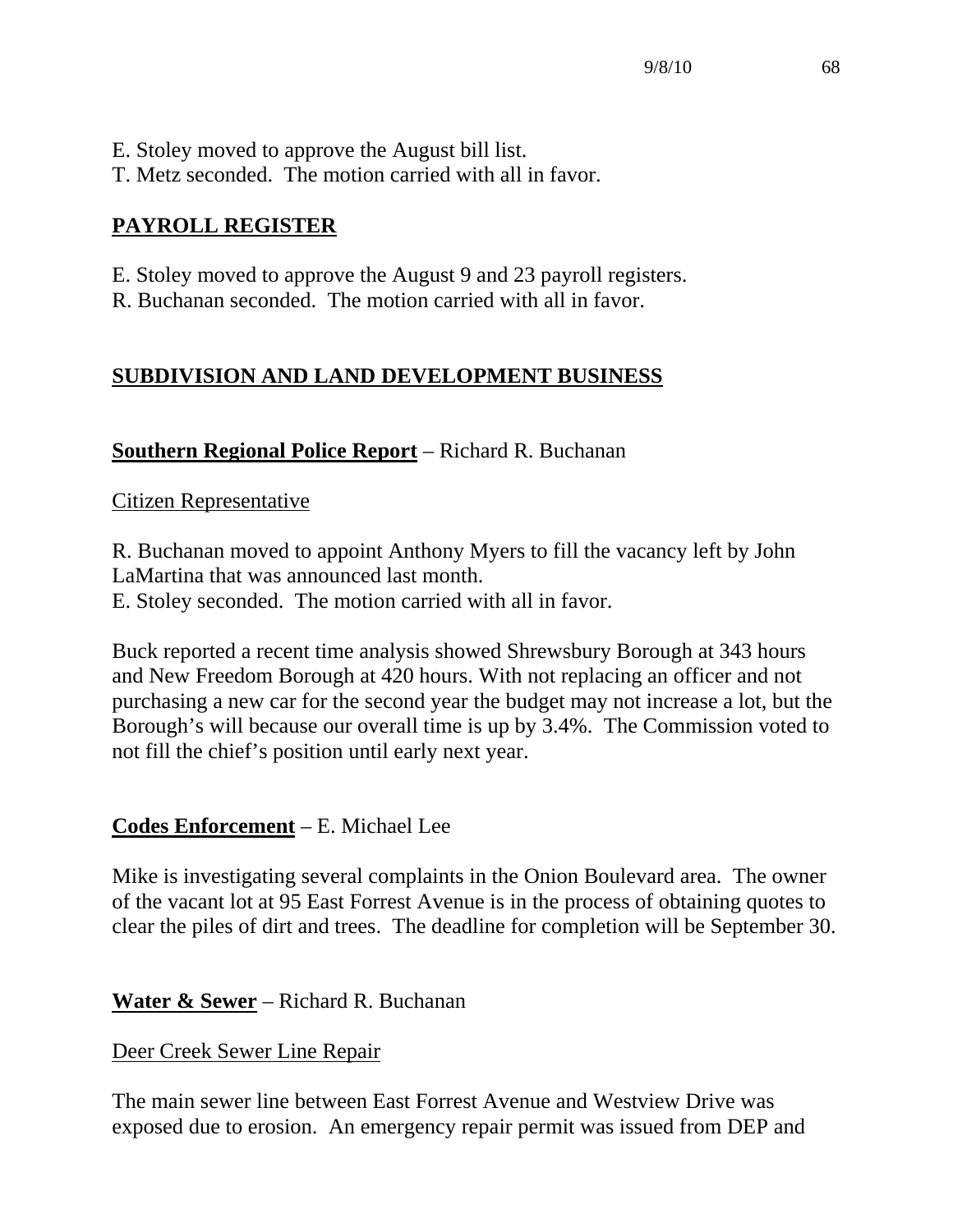Aquatic Resource Restoration performed the repair last week. The sewer line was not leaking prior to the repair and it will be televised in a few days.

## Mr. Tire - Shrewsbury Commons

The wellhead protection committee met and recommended approval with conditions.

# Wellhead Protection Ordinance/Intergovernmental Agreement

E. Stoley moved to adopt Ordinance 2010-4 authorizing an intergovernmental agreement for the Borough to administer and enforce Ordinance 2010-1 in the Borough and in Shrewsbury Township wellhead protection areas. T. Metz and R. Buchanan seconded. The motion carried with all in favor.

# Connecting Existing Scout House to Public Sewer

M. Sharkey moved that the existing scout house be connected to the public sewer at a price not to exceed \$2,000.00. E. Stoley seconded. The motion carried with all in favor.

# Windy Hill Road Sewer Relocation

The project has been rescheduled until after June 14, 2011, due to all of the other bridge replacements in the area.

# **Public Roads & Lighting** – Eric W. Stoley

### Repaving

The following roads should be considered for repaving over the next five years: Bridle Road, \$70,000.00; North Highland Drive, unknown price; Onion Boulevard, \$47,000.00; Shetland Drive, \$67,000.00; South Sunset Drive, \$57,000.00; Foxtail Court, \$32,400.00. B. Sweitzer budgeted Onion Boulevard and Foxtail Court, subject to change during budget discussions.

# PennDOT Bridge Closures

The Stewartstown Road bridge will be closed within the next couple of weeks with the Plank Road bridge being closed towards the end of the year.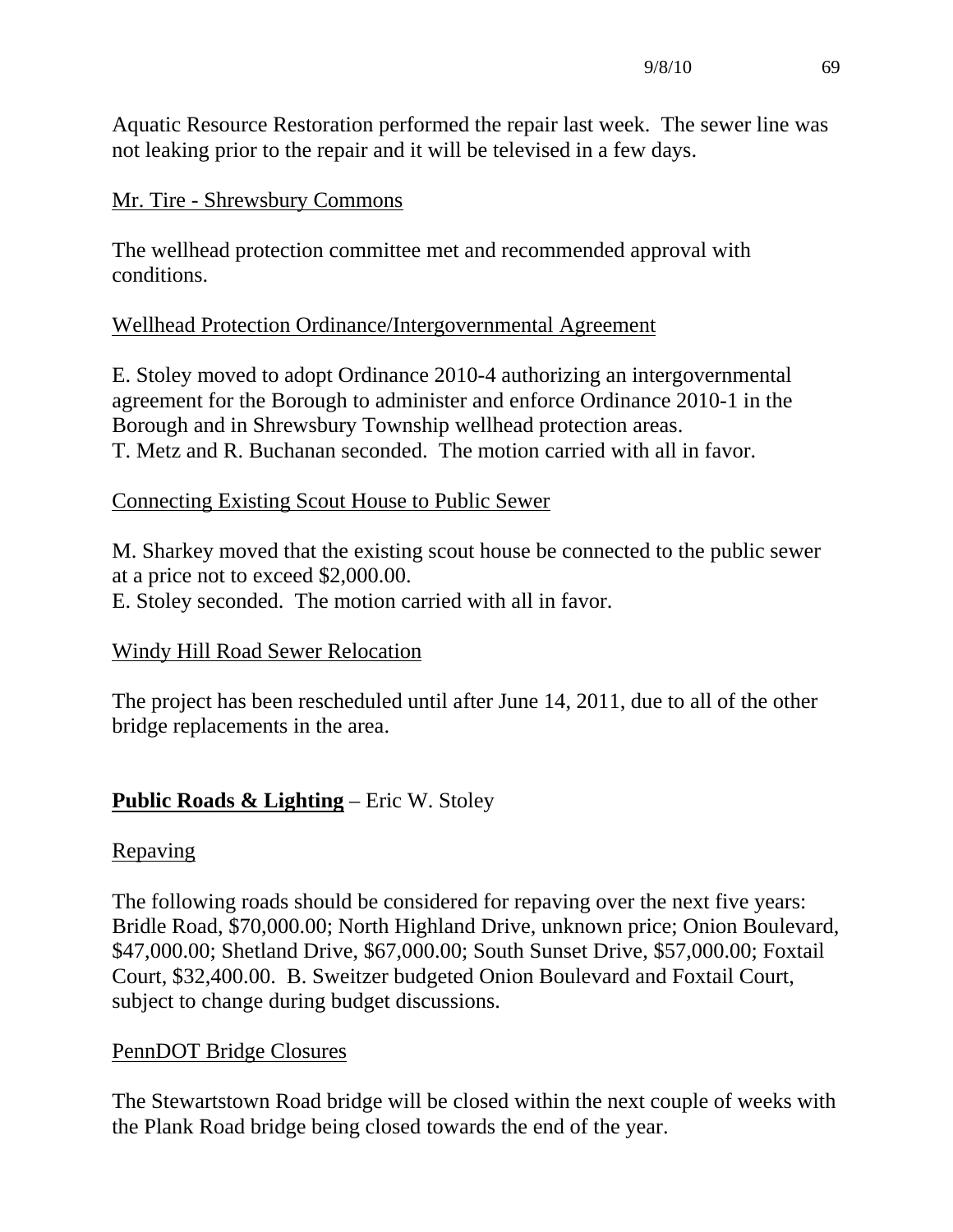# **Public Lands & Buildings and Finance**

# 2011 Minimum Municipal Obligation

E. Stoley moved to approve the 2011 minimum municipal obligation for the pension plan at \$38,829.00. R. Buchanan seconded. The motion carried with all in favor.

# Budget Meetings

The budget meetings are rescheduled as follows: September 29, October 6, October 20, November 3 and November 17 at 7:00 p.m.

# **ENGINEER'S REPORT**

Scout House Pole Building Bids

The bids will be opened on September 13 and awarded at the October 13 meeting.

Tyler Harpster is working with the Eagle Scout on the tower pad. The scouts thanked Brian Sweitzer for all of his and the Department's help with the project. The scouts removed the stumps from the area as well as another stump at the park.

# **SOLICITOR'S REPORT**

# Shrewsbury Center Buffer Agreement

Kimco has the agreement and is still in the review process.

Snow Plow Bids

The advertisement for snow plow bids was submitted.

# **Public Safety, Welfare and Personnel** – Thomas D. Metz

2011 Agreement with the S.P.C.A.

E. Stoley moved to approve the 2011 agreement with the S.P.C.A.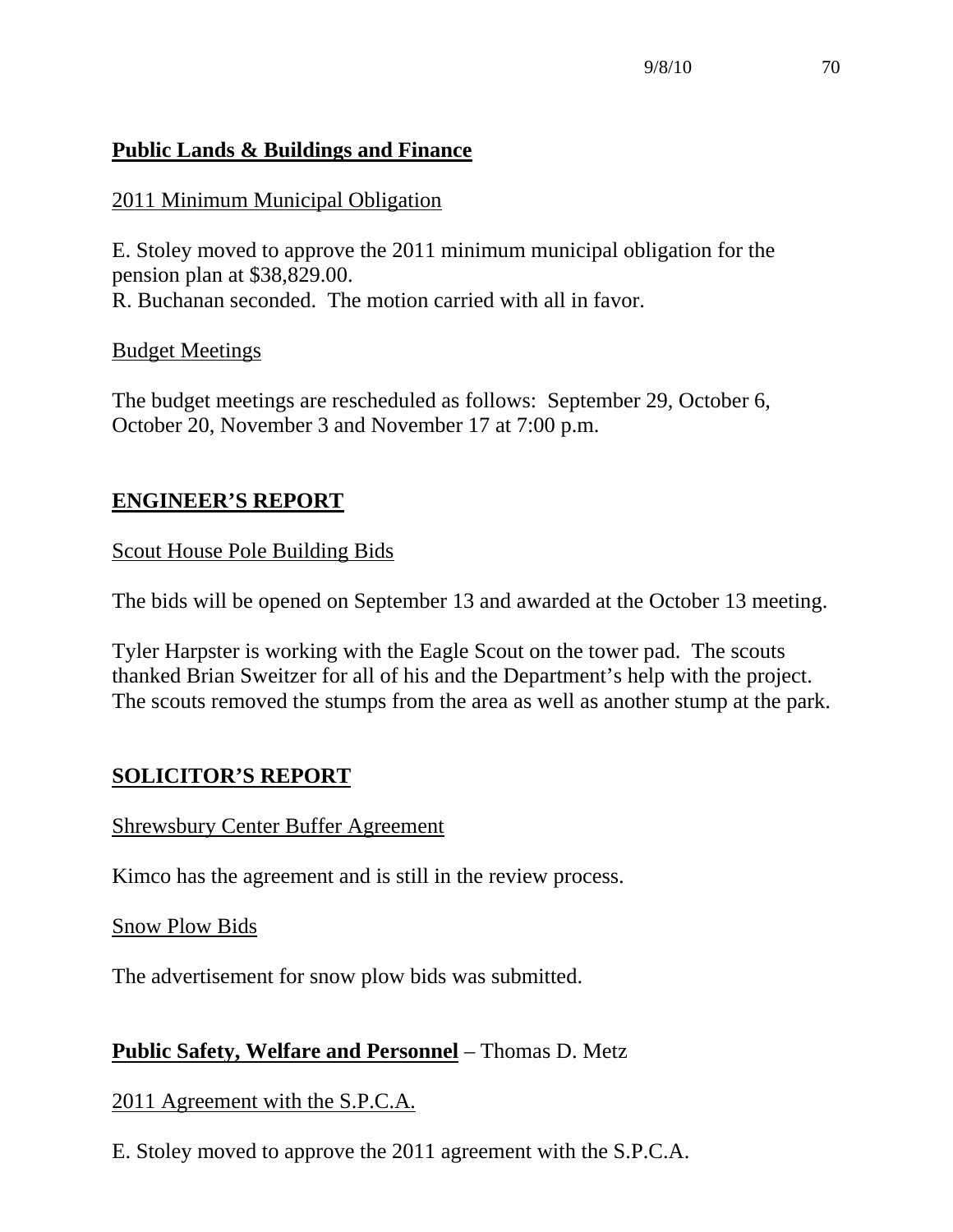M. Sharkey seconded. The motion carried with all in favor.

## 2011 Agreement with Hemler ACS

T. Metz moved to approve the 2011 agreement with Hemler ACS.

R. Buchanan seconded. The motion carried with all in favor.

**Secretary's Report** – Cindy L. Bosley

# York County Boroughs Association Meeting

The next meeting is Thursday, September 23.

**York Area Tax Bureau** – Thomas D. Metz

# **Subdivision, Land Development and Zoning** – Eric W. Stoley

The Committee needs to meet to discuss the changes suggested by John Morrell.

# **Planning Commmission/Regional Planning Commission** – Eric W. Stoley

The Planning Commission met to review the application by Gymnastics of York to use 21 S. Hill Street for classes. The hearing will be on October 14. A variance for less than the number of required parking spaces will also be filed. The Board knows the apartment cannot be utilized.

# **UNFINISHED BUSINESS**

# **NEW BUSINESS**

Issue Control Sheet

### Resignation

T. Metz will be submitting his resignation effective September 29. Council thanked Tom for his service.

# **COMMUNICATIONS**